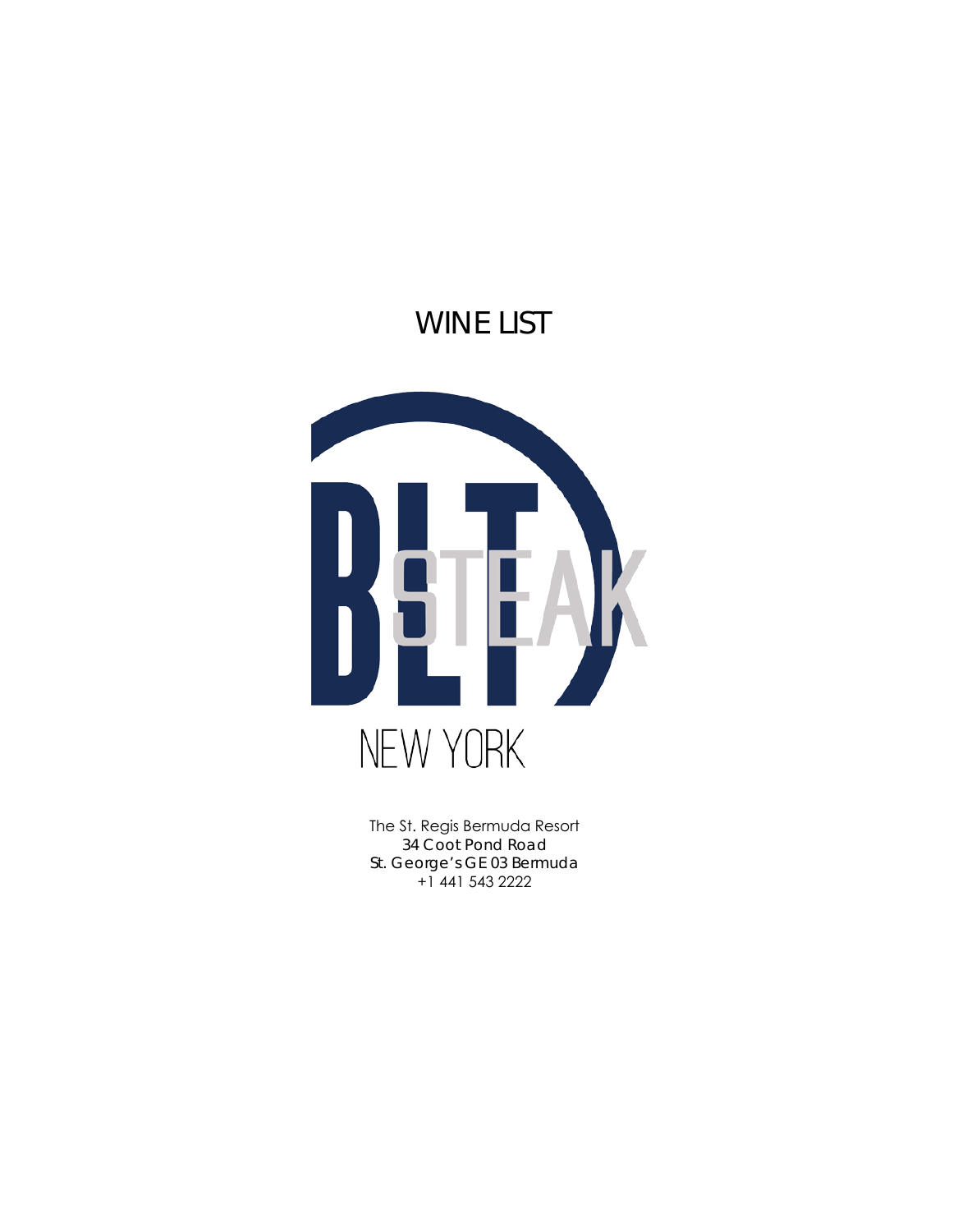# WINES BY THE GLASS

#### CHAMPAGNE

| Moët & Chandon Brut Imperial, France                                      | 35 |
|---------------------------------------------------------------------------|----|
| <b>ITALY SPARKLING</b>                                                    |    |
| Ruffi no Prosecco, Glera, Treviso DOC, Veneto, Italy                      | 16 |
| <b>SPARKLING ROSÉ</b>                                                     |    |
| Patrick Piuze Non Dosè, Rosé, Cremant De Bourgogne, France                | 19 |
| ROSÉ WINE                                                                 |    |
| Maison Saint Aix, Grenache-Cinsault, Coteaux d'Aix-en Provence, France 18 |    |
| <b>WHITE WINE</b>                                                         |    |
| Chardonnay, Famille Roux 'Les Costilles', Burgundy, France, 2019          | 16 |
| Petit Chablis, Louis Michel, Burgundy, France, 2018                       | 18 |
| Chardonnay, La Crema, Sonoma Coast, USA, 2018                             | 21 |
| Sancerre, Domaine Delaporte 'Chavignol', France, 2019                     | 20 |
| Sauvignon Blanc, Kim Crawford, Marlborough, NZ, 2019                      | 19 |
| Sauvignon Blanc, Duckhorn, Napa Valley, Ca, USA, 2019                     | 22 |
| Moscato D' Asti, Pelissero, Piedmont, Italy, 2020                         | 18 |
| Albariño, Palacio de Fefi ñanes, Rias-Baixas, Spain                       | 18 |
| Riesling, Kung Fu Girl, Columbia Valley, Washington, USA, 2019            | 18 |
| Pinot Grigio, Jermann, Friuli-Venezia, Giulia, Italy, 2019                | 22 |

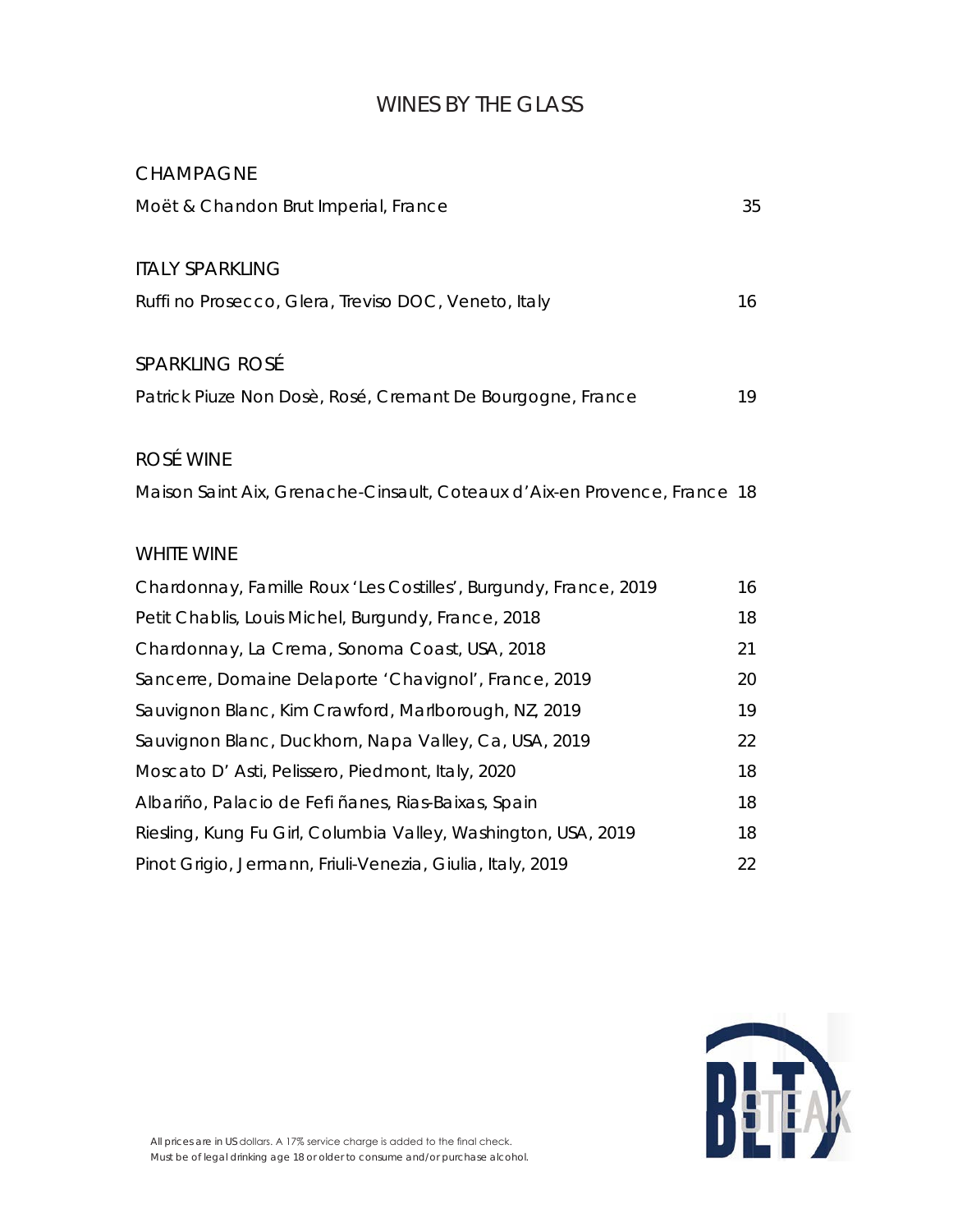#### WHITE WINE

#### RED WINE

| Pinot Noir, Famille Roux 'Les Cotilles', Burgundy, France, 2019           | 16 |
|---------------------------------------------------------------------------|----|
| Pinot Noir, Meiomi, Sonoma Coast, Ca, USA, 2019                           | 21 |
| Chianti Classico Riserva, Barone Ricasoli 'Rocca Guicciarda', Italy, 2019 | 20 |
| Merlot, J. Lohr 'Los Osos', Paso Robles, Ca, USA, 2017                    | 19 |
| Zinfandel, St. Francis 'Old Vines', Sonoma Coast, Ca, USA, 2018           | 22 |
| Red Blend, St. Hubert's 'The Stag', Paso Robles, Ca, USA, 2017            | 20 |
| Cabernet Sauvignon, Broadside, Paso Robles, Ca, USA, 2018                 | 17 |
| Cabernet Sauvignon, Decoy by Duckhorn, Sonoma Coast, Ca, USA, 2018 24     |    |
| Malbec, Alpasion, Uco Valley, Argentina 2017                              | 19 |

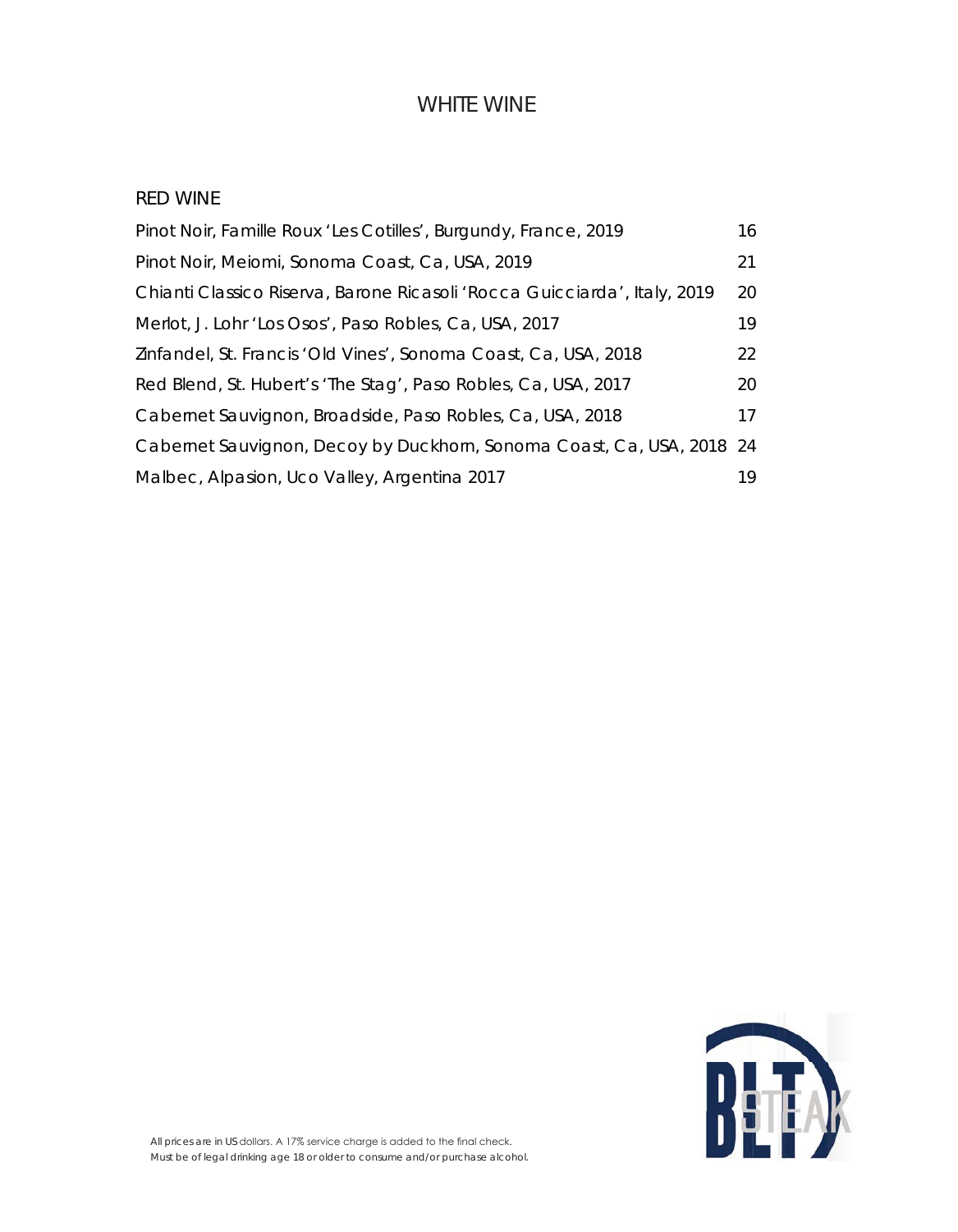### WHITE WINE

### **CHARDONNAY**

#### FRANCE

| Famille Roux 'Les Cotilles', Burgundy, 2019                                 | 60   |
|-----------------------------------------------------------------------------|------|
| Louis Michel, Petit Chablis, Burgundy, 2018                                 | 70   |
| Chateau Fuisse, Pouilly Fuisse Tete de Cru, 2018                            | 130. |
| Louis Latour Puligny-Montrachet, Côte de Beaune, 2017                       | 250  |
| Jean Marc Pillot Chassagne-Montrachet Blanc 1er Cru, 'Les Vergers' 2018 275 |      |
| Chablis 'Les Clos' Gran Cru, William Fevre, 2018                            | 285. |

#### CALIFORNIA - USA

| La Crema, Sonoma Coast                     | 80  |
|--------------------------------------------|-----|
| Sonoma-Cutrer, Russian River Ranches, 2017 | 95  |
| Jordan, Russian River Valley               | 139 |
| Cakebread Cellars, Napa Valley, 2018       | 169 |
| Far Niente, Napa Valley                    | 250 |
|                                            |     |

# SOUTH AMERICA

| Catena, Mendoza, Argentina, 2018             | 65 |
|----------------------------------------------|----|
| Alpha Montes, Casablanca Valley, Chile, 2017 |    |

# SAUVIGNON BLANC

FRANCE Domaine Delaporte 'Chavignol', Sancerre, 2019 **75** 

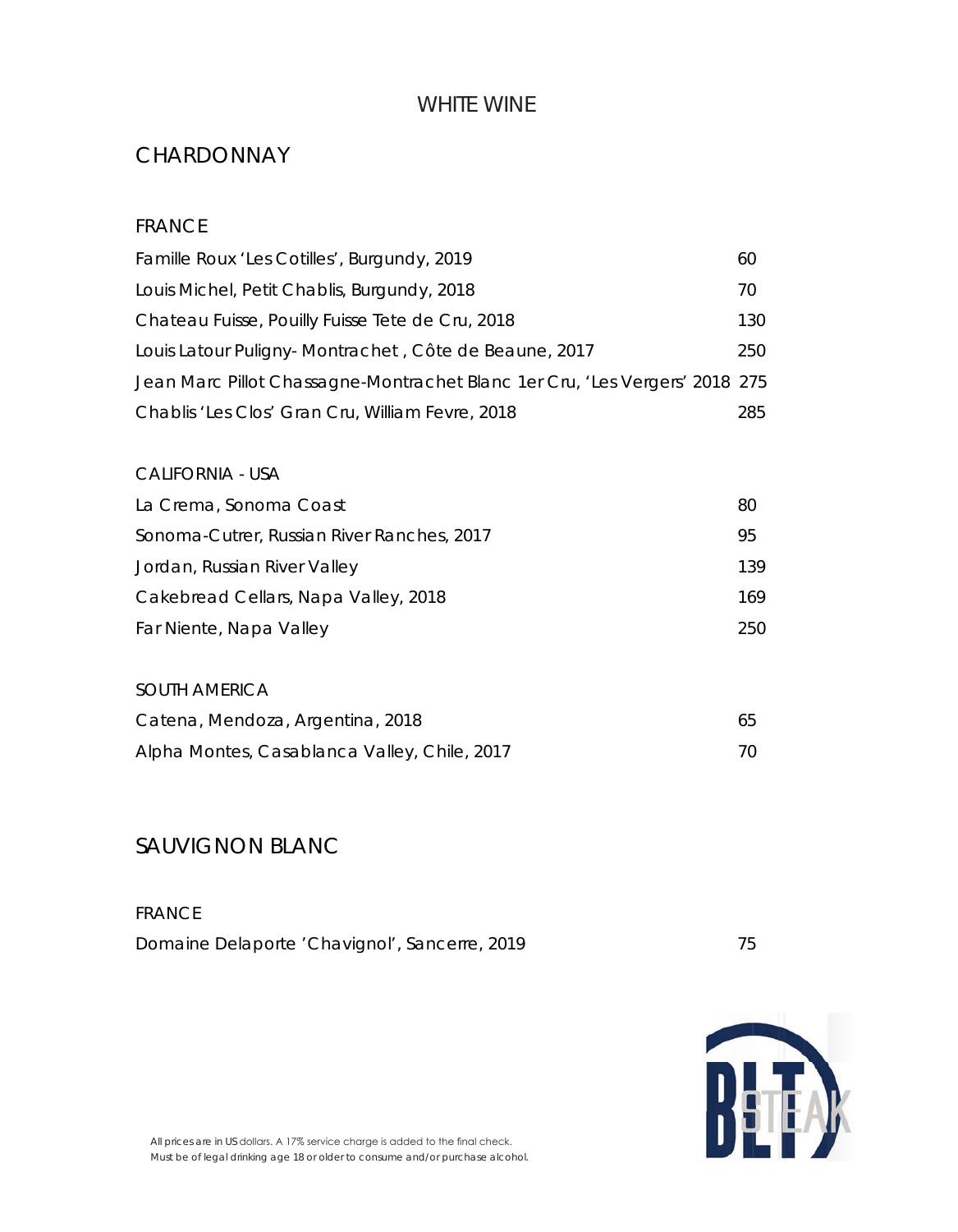# WHITE WINE Pascal Jolivet, Sancerre, 2019 80 CALIFORNIA - USA Duckhorn, Napa Valley, 2018 85 Cakebread, Napa Valley 99 NEW ZEALAND Kim Crawford, Marlborough 75 Wairau River, Marlborough 75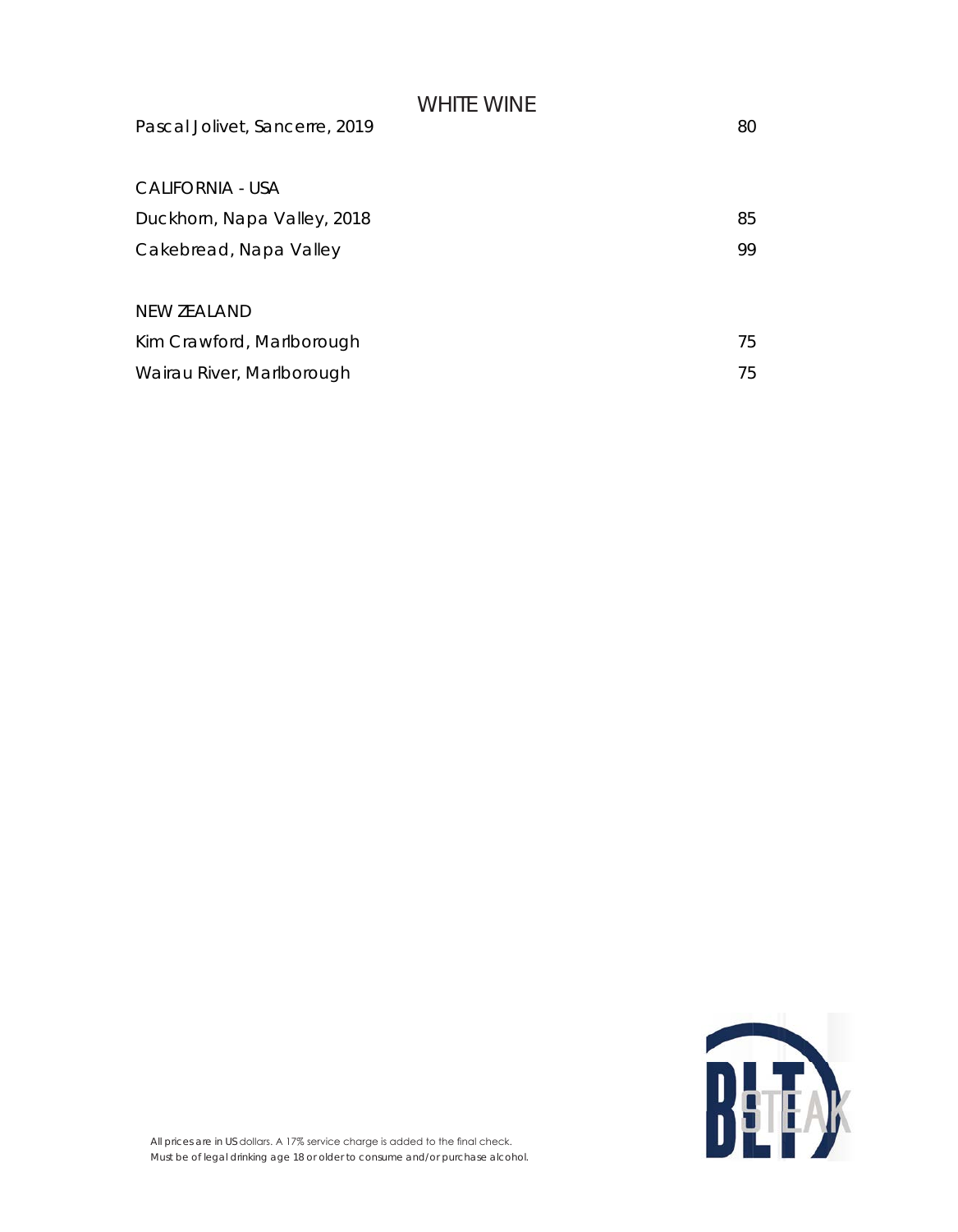### WHITE WINE

## PINOT GRIGIO

| <b>ITALY</b>                                        |     |
|-----------------------------------------------------|-----|
| Jermann, Friuli-Venezia Giulia, 2019                | 85  |
| Canaletto, Pinot Grigio Rose, Veneto, 2019          | 60  |
| <b>CALIFORNIA - USA</b>                             |     |
| La Crema, Monterey, 2018                            | 89  |
| <b>RIESLING</b>                                     |     |
| <b>WASHINGTON - USA</b>                             |     |
| Kung Fu Girl, Columbia Valley                       | 65  |
| <b>GERMANY</b>                                      |     |
| Dr. Loosen Wehlener Sonnenuhr, 2016                 | 100 |
| <b>MOSCATO</b>                                      |     |
| <b>ITALY</b>                                        |     |
| Pelissero, Moscato D' Asti, Piedmont, 2020          | 65  |
| <b>OTHER VARIETALS</b>                              |     |
| Palacio de Fefi ñanes, Albariño, Rias-Baixas, Spain | 70  |
| Domaine Boutet-Saulnier, Vouvray, Loire, France     | 79  |
| La Scolca Gavi Bobo, Piedmont, 2019                 | 75  |

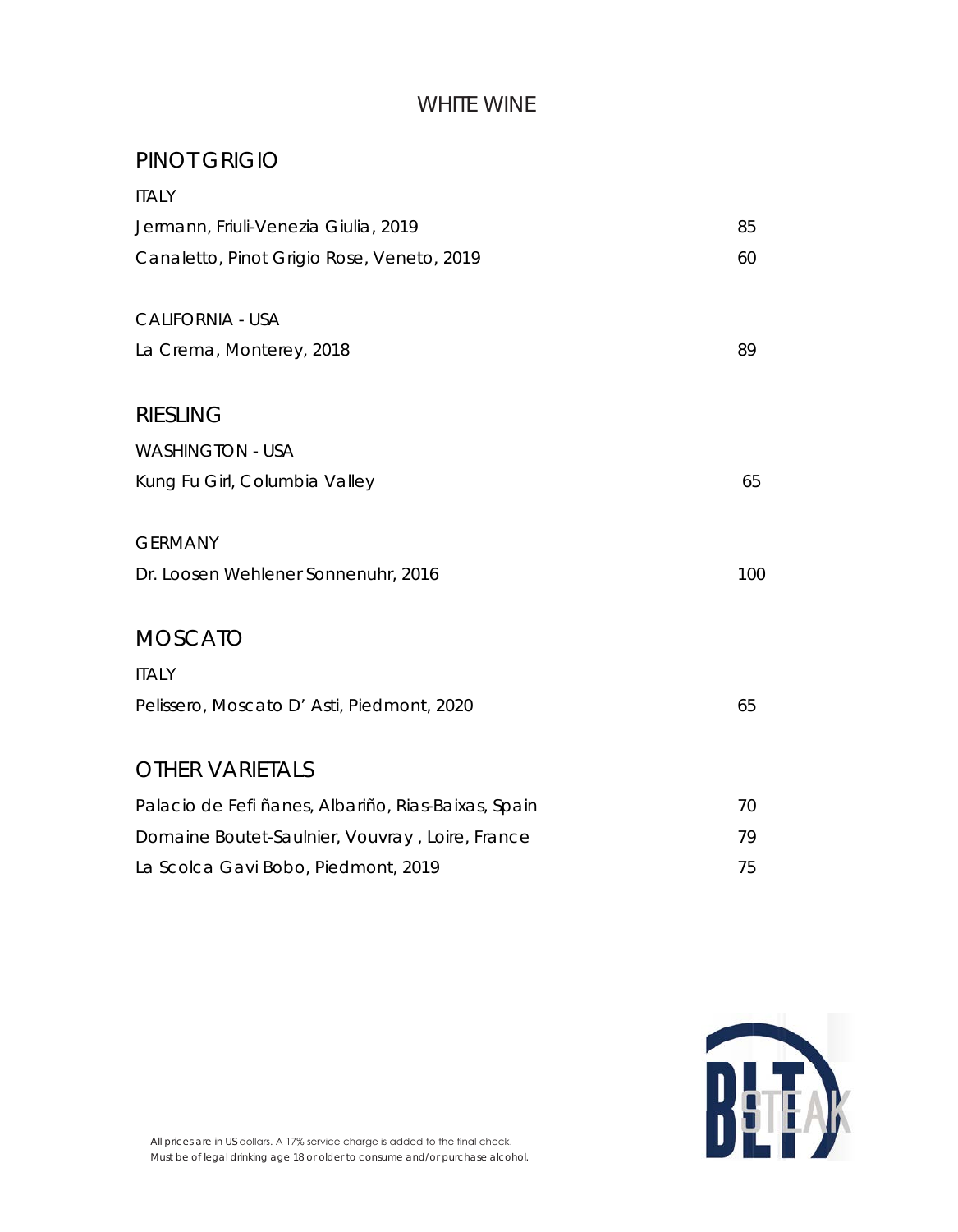### PINOT NOIR

| <b>BURGUNDY - FRANCE</b>                    |     |
|---------------------------------------------|-----|
| Famille Roux 'Les Cotilles', Burgundy, 2019 | 60  |
| Louis Latour Cote-de-Nuits Villages, 2018   | 130 |
| Joseph Drouhin Pommard, 2017                | 185 |
| <b>CALIFORNIA - USA</b>                     |     |
| Meiomi, Sonoma Coast                        | 80  |
| La Crema, Sonoma Coast                      | 105 |
| Etude Estate, Napa Valley, 2017             | 160 |
| Sonoma Cutrer, Russian River                | 160 |
| Beaux Freres, Willamette, Oregon, 2009      | 180 |
| Flowers, Sonoma Coast                       | 200 |
| <b>MERLOT</b>                               |     |
| <b>CALIFORNIA - USA</b>                     |     |
| J. Lohr 'Los Osos', Paso Robles, 2017       | 70  |
| Duckhorn, Napa Valley                       | 175 |
| Shafer, Napa Valley                         | 200 |
| <b>CHILE</b>                                |     |
| Alpha Montes, 2016                          | 70  |

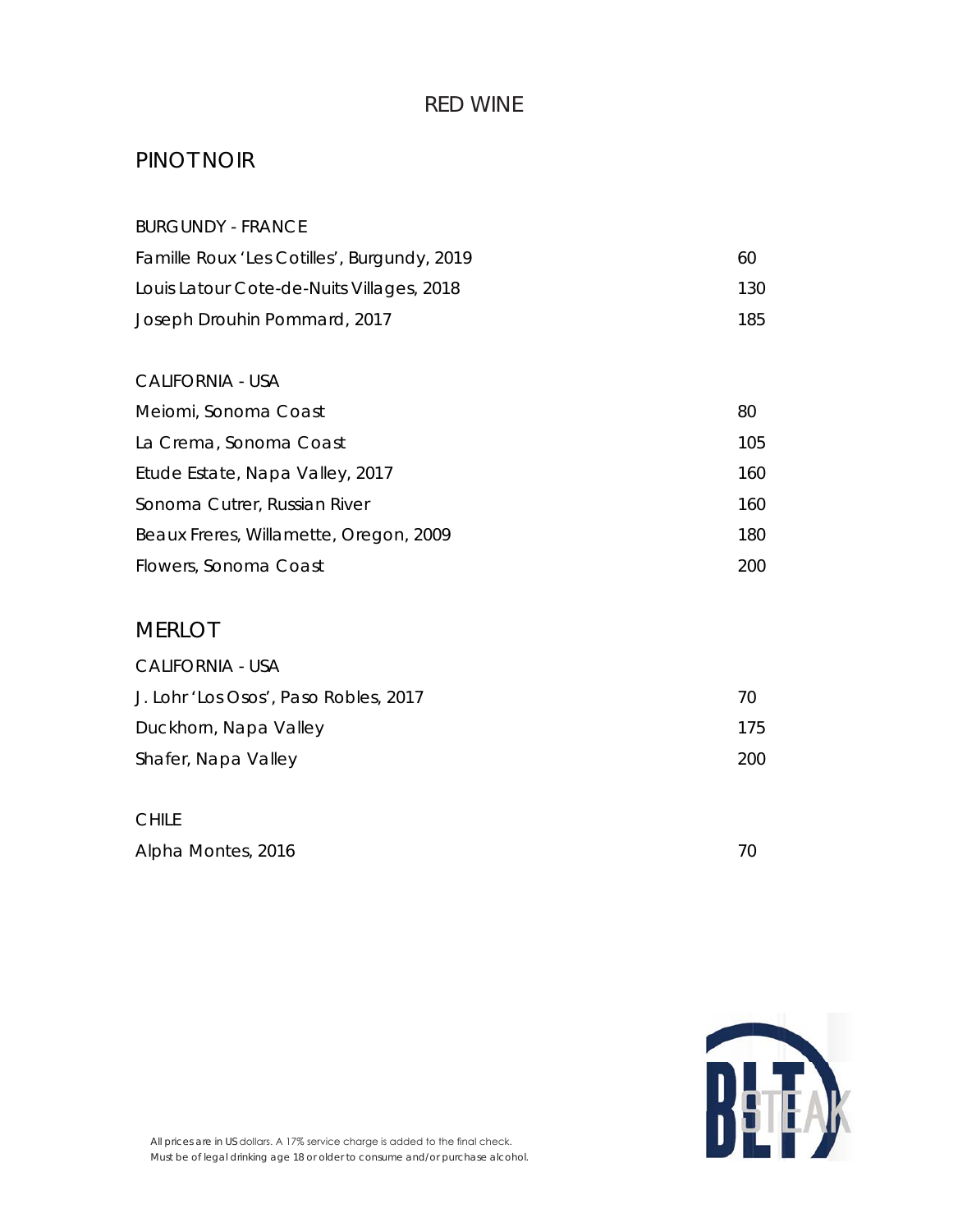### CABERNET

| <b>USA</b>                                                      |       |
|-----------------------------------------------------------------|-------|
| Broadside, Paso Robles, 2018                                    | 65    |
| Decoy by Duckhorn, Sonoma Coast                                 | 95    |
| Canvasback by Duckhorn, Red Mountain                            | 125   |
| Austin Hope Cabernet, Paso Robles, 2019                         | 200   |
| Stags' Leap Winery, Napa Valley, 2016                           | 210   |
| Cakebread Cellars, Napa Valley                                  | 250   |
| Caymus, Napa Valley, 2019                                       | 275   |
| Caymus, Special Selection, Napa Valley, 2016                    | 475   |
| Shafer 'Hillside Select' Stags Leap District, Napa Valley, 2013 | 900   |
| Mondavi Rothschild Opus One, 2012                               | 1,300 |
|                                                                 |       |

# SOUTH AMERICA Terrazas Reserva, Argentina, 2017 80 Concha y Toro, Don Melchor, Maipo, Chile 430

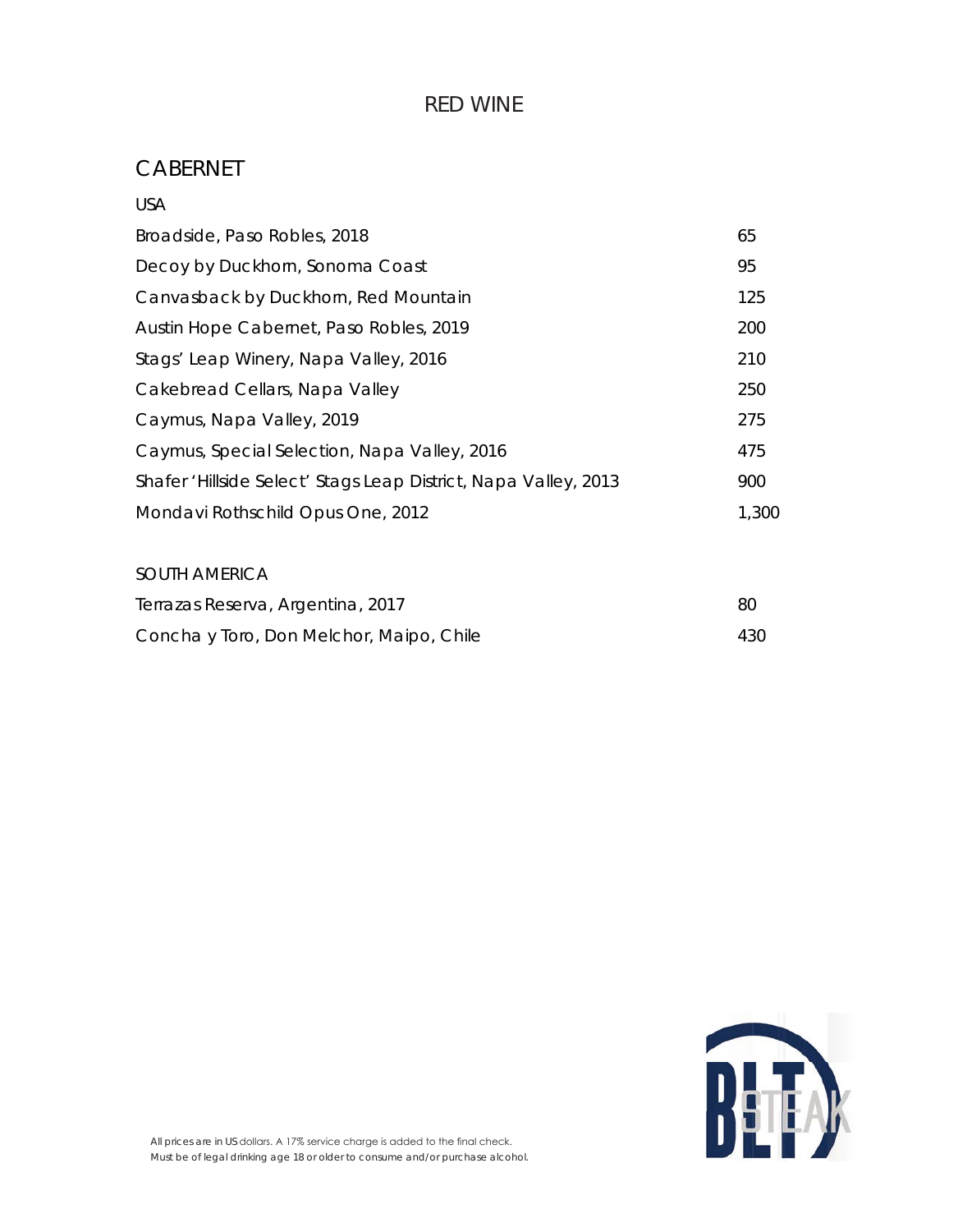# EXCLUSIVE BLENDS

#### FRANCE

| P. Jaboulet Cotes-du-Rhone Parallele 45, 2018             | 65    |
|-----------------------------------------------------------|-------|
| St. Emilion, Chateau La Forge Grand Cru, Bordeaux, 2014 1 | 70    |
| Margaux, Château Labegorce, Bordeaux, 2010                | 220   |
| Chateau Latour Pauillac Premier Cru, Bordeaux, 2006       | 2.500 |

#### ITALY

| Barone Ricasoli 'Rocca Guicciarda' Chianti Classico Riserva | 75   |
|-------------------------------------------------------------|------|
| Chianti Poggio a Frati Riserva, 2015                        | 85   |
| Masi Amarone della Valpolicella 'Costasera', 2015           | 170. |
| Poggio al Tesoro, Il Seggio, Tuscany, 2016                  | 110  |
| Vietti Barolo Castiglione, Piedmont, 2016                   | 195  |
| Antinori Pian Delle Vigne, Tuscany, 2014                    | 165. |

#### SPAIN

| Marques de Riscal Reserva, Rioja, 2016           | -85   |
|--------------------------------------------------|-------|
| Vega Sicilia, Valbuena 5, Ribera del Duero, 2016 | 500   |
| Vega Sicilia, Unico, Ribera del Duero, 2011      | 1.200 |

#### CALIFORNIA - USA

| Decoy by Duckhorn, Sonoma Coast                    | 100 |
|----------------------------------------------------|-----|
| Duckhorn Paraduxx, Napa Valley                     | 160 |
| Orin Swift "8 Years in the Desert" Zinfandel, 2018 | 175 |
| The Prisoner, Napa Valley, 2017                    | 180 |
| Orin Swift 'Papillon', Bordeaux Blend, 2016 - 2018 | 250 |

#### CHILE

Casa Lapostolle 'Clos Apalta', Colchagua, 2017 375





All prices are in US dollars. A 17% service charge is added to the final check. Must be of legal drinking age 18 or older to consume and/or purchase alcohol.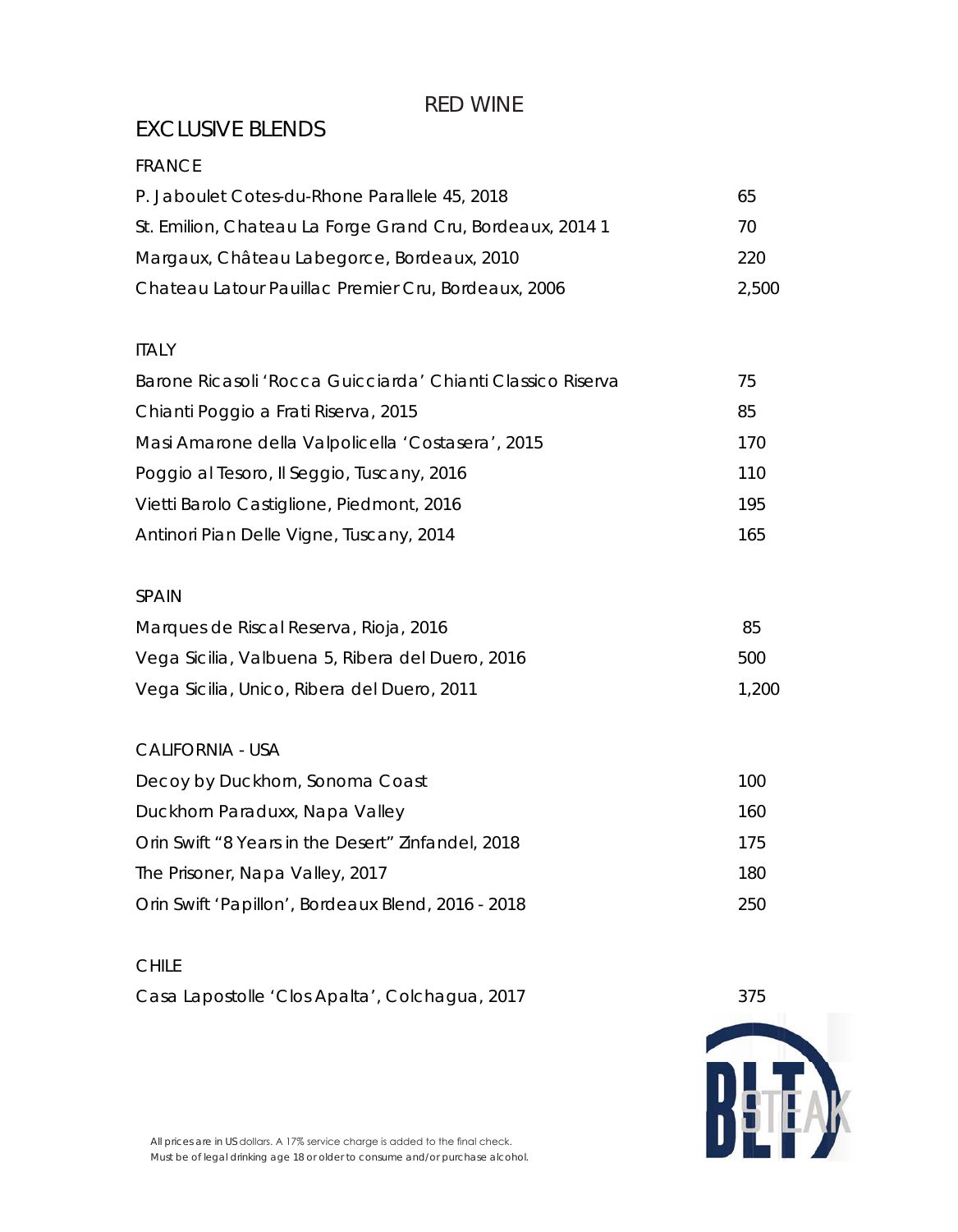# MALBEC

| Alpasion Malbec, Uco Valley, Argentina, 2017           | 70  |
|--------------------------------------------------------|-----|
| Kaiken Mai, Montes, Chile, 2016                        | 180 |
| Viña Cobos Malbec, Marchiori Vineyard, Argentina, 2013 | 570 |
|                                                        |     |
| <b>SHIRAZ</b>                                          |     |
| Shafer, Relentless, Napa Valley, Ca, USA               | 325 |
| Penfolds Bin 798 "RWT", Australia, 2017                | 525 |
|                                                        |     |
| <b>ZINFANDEL</b>                                       |     |
| St. Francis 'Old Vines', Sonoma Coast, Ca, USA, 2018   | 85  |
| Seghesio, "Home Ranch", Sonoma, Ca, USA, 2013          | 199 |

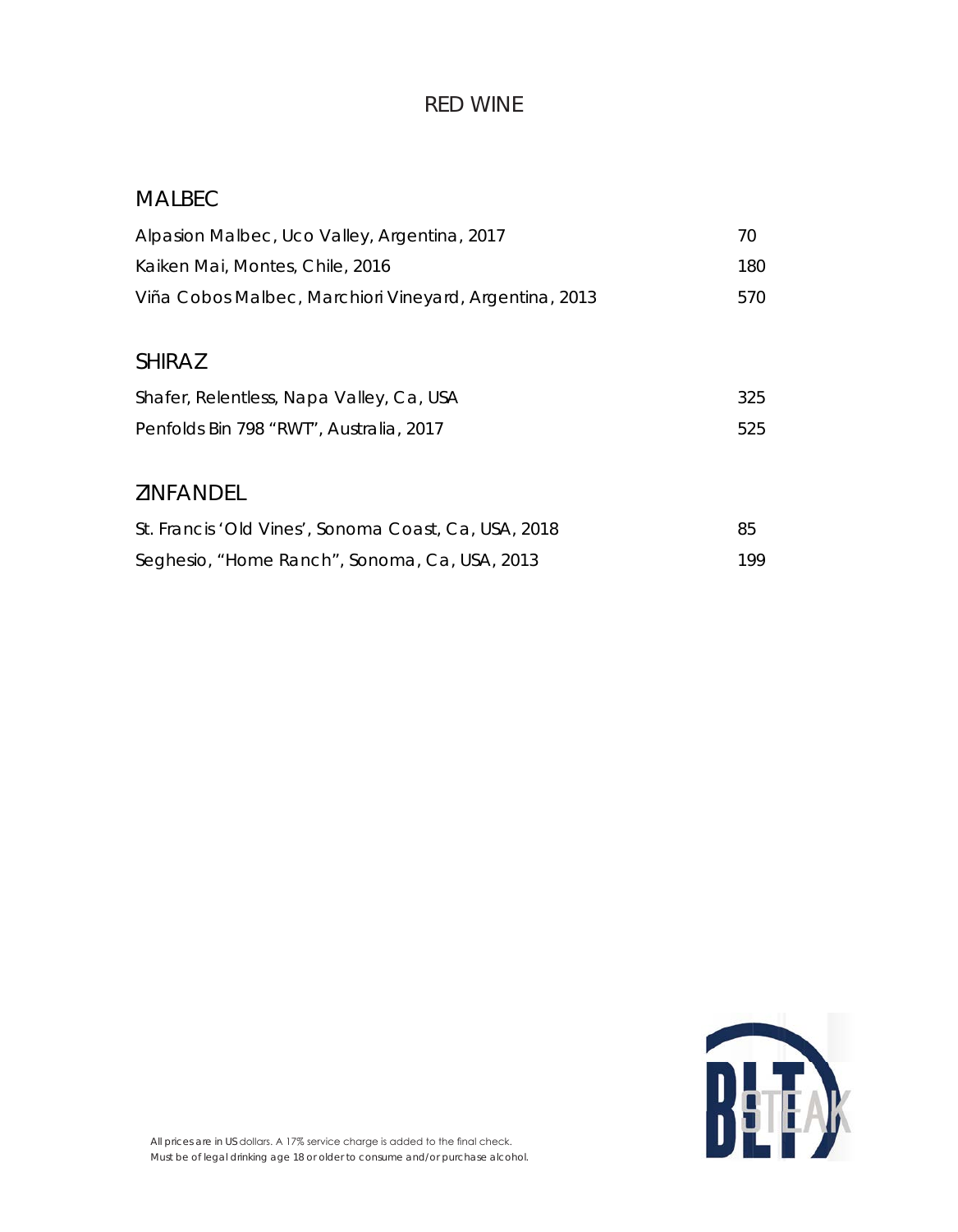### SPARKLING WINE

### CHAMPAGNE

| Moët & Chandon Brut Imperial       | 160   |
|------------------------------------|-------|
| Moët & Chandon Brut Ice Imperial   | 190   |
| Moët & Chandon Nectar Imperial     | 200   |
| Moët & Chandon Brut Rosé Imperial  | 220   |
| Veuve Clicquot Yellow Label Brut   | 195   |
| Veuve Clicquot, Brut Rosé          | 235   |
| Taittinger Brut Reserve            | 175   |
| Perrier-Jouët Brut Grand Champagne | 185   |
| Krug Rosé Champagne                | 1,000 |

# VINTAGE CHAMPAGNE

| 2013 Moët & Chandon Grand Vintage | 275   |
|-----------------------------------|-------|
| 2008 Dom Pérignon Brut            | 600   |
| 2006 Dom Pérignon Brut Rosé       | 1.050 |
| 2002 Krug, Grande Cuvée Brut      | 950   |